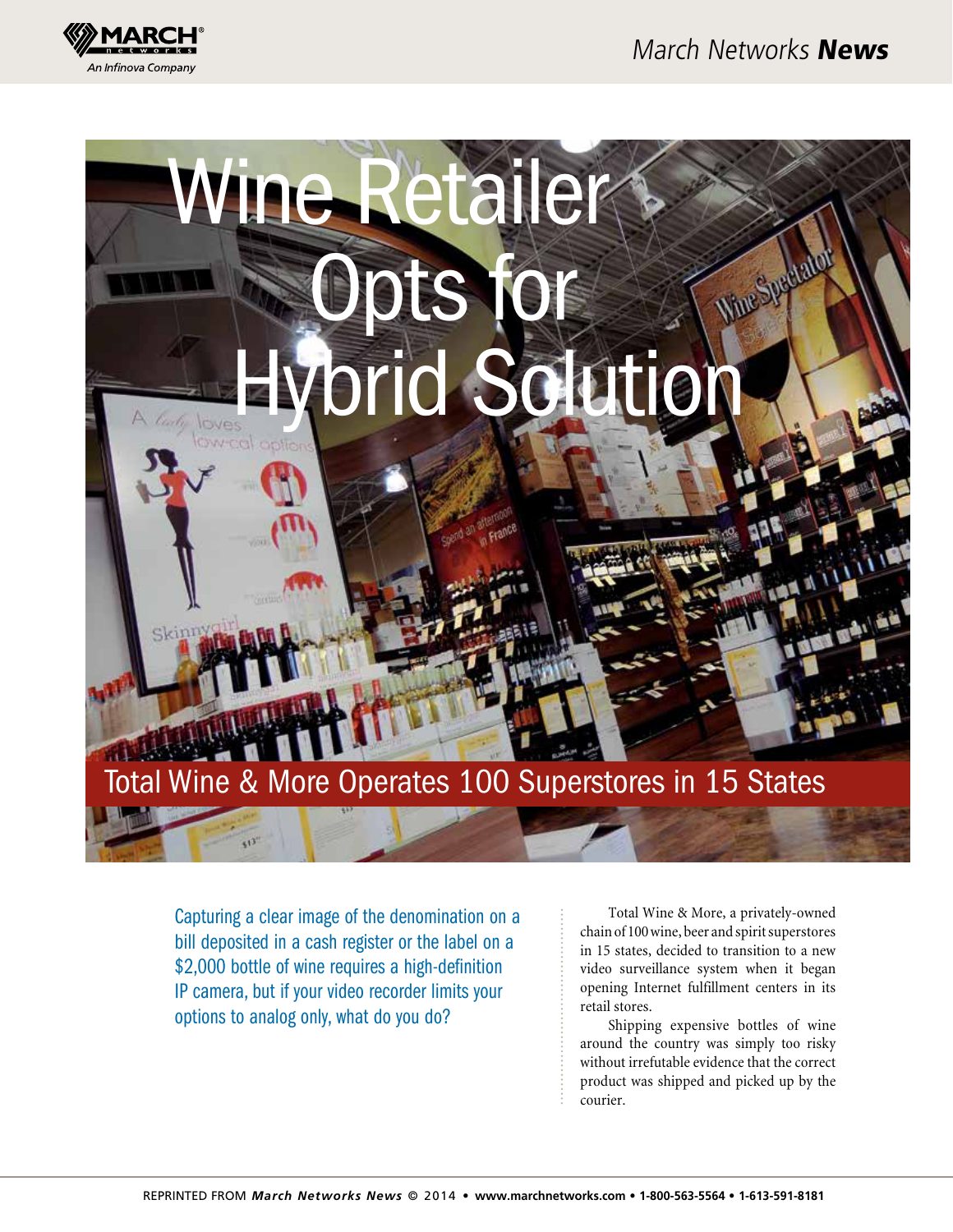

"March Networks satisfies our immediate need for a hybrid system, but also provides us with the opportunity down the road to benefit from more powerful loss prevention and business intelligence functionality."

**— Mark Ganter, Senior Project Manager, Total Wine & More**

A video surveillance system that limited Total Wine's options to all-analog or all-IP was out of the question.

"We knew that going forward, we weren't going to abandon our analog cameras, but we would progressively over time begin adding more IP cameras to our buildout as costs came down," said Total Wine Senior Project Manager Mark Ganter.

The solution recommended by another retailer also transitioning to IP cameras was a hybrid March Networks® video surveillance system capable of accommodating both.

March Networks' hybrid NVRs allow for a mix of up to 32 analog or IP cameras, offering customers like Total Wine the freedom to transition to higher-definition video as the need arises and as budgets are freed up.

Total Wine's bricks and mortar sales accounts for the lion's share of its business. Its stores are 25,000-square foot emporiums selling 8,000 different wines, 3,000 spirits and 2,500 varieties of beer from around the world. They feature walk-in cigar humidors and keg rooms, wine tasting areas and classrooms.

Due to interstate wine shipment regulations, a centralized fulfillment centre for Internet sales wouldn't have worked, so Total Wine set up mini-fulfillment centres in its bricks and mortar stores, where product is pulled from the shelves, packaged and shipped to customers by courier.

"We installed IP cameras in the fulfillment rooms to capture images of shipping information and labels for proof of packaging and delivery," said Ganter. "We want to be able to verify that a particular bottle with a particular vintage was packaged and shipped.

"We position an IP camera directly above the packaging desk. The fulfillment worker takes a bottle, places it label side up directly beneath the camera, then proceeds to place it in a box. That image is recorded. The shipping label is time stamped, so we know exactly when the order was processed

and can go back in the archives to retrace the steps of the fulfillment process in the event that product or shipment verification is needed."

Additional cameras are positioned to capture the pickup by the courier.

"Once UPS enters our shipping area in the building and takes physical possession of the package, the burden of insurance is transferred from Total Wine to the courier," said Ganter.

High resolution cameras are also installed to cover each store's eight to 12 point-of-sale stations.

Overhead monitors installed in work areas at the front entrance of each store alert customers to the fact that they are under surveillance and offer Total Wine staff an overview of what's happening throughout the store.

Total Wine, headquartered in Potomac, Maryland, has specified March Networks as its preferred video surveillance vendor. The company began rolling out

▼